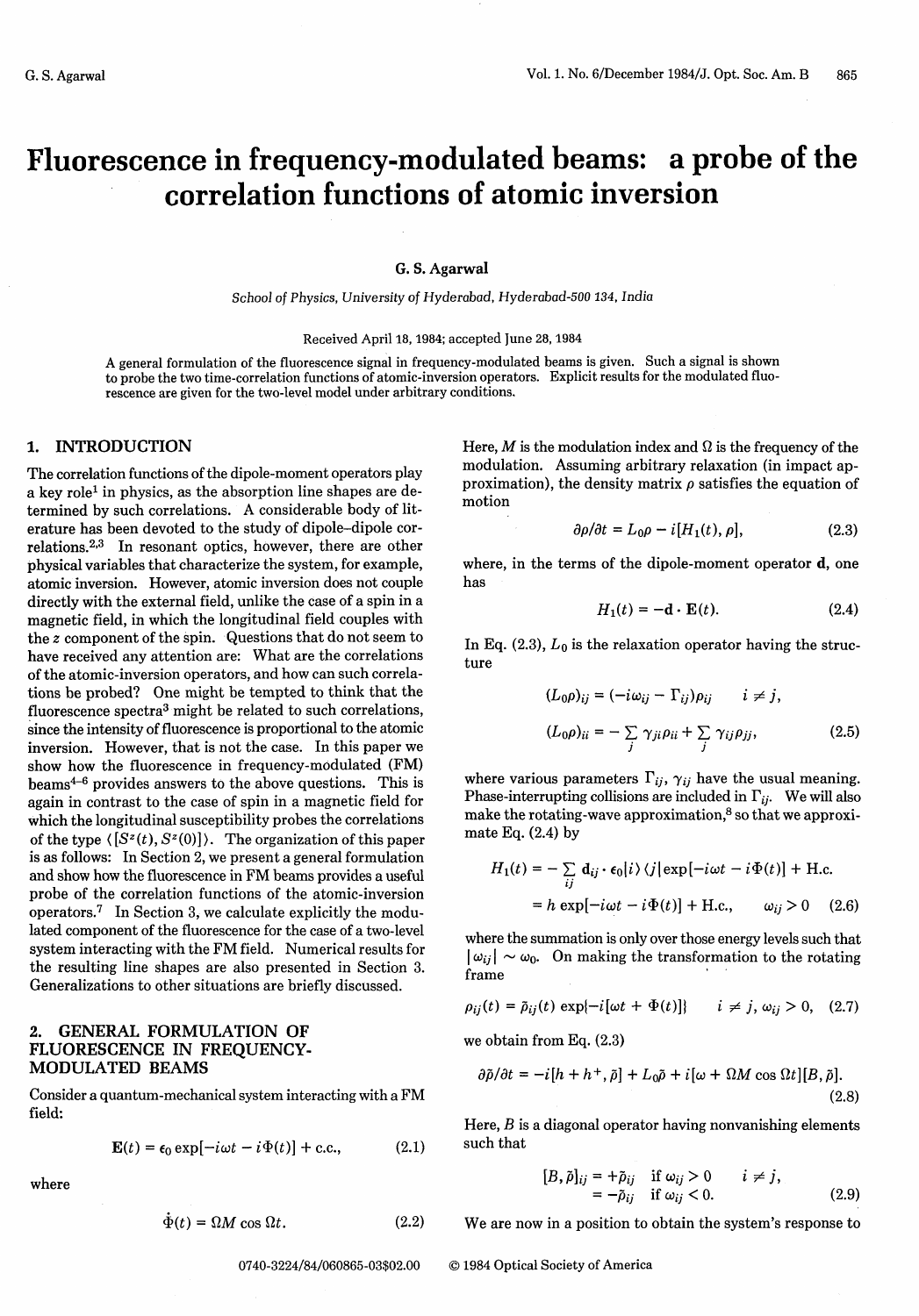various orders in the modulation index  $M$ . For this purpose we rewrite Eq. (2.8) as

$$
\frac{\partial \tilde{\rho}}{\partial t} = \alpha \tilde{\rho} + i \Omega M \cos \Omega t [B, \tilde{\rho}]. \tag{2.10}
$$

Hence, in the long-time limit, we will have to first order in M

$$
\tilde{\rho}(t) \rightarrow \tilde{\rho}^{(0)} + \frac{i\Omega M}{2} \{ \exp(i\Omega t)(i\Omega - \alpha)^{-1}[B, \tilde{\rho}^{(0)}] + \exp(-i\Omega t)(-i\Omega - \alpha)^{-1}[B, \tilde{\rho}^{(0)}] \}.
$$
 (2.11)

Therefore, to first order in the modulation index  $M$ , the population of the level  $|i\rangle$  is given by

$$
\rho_{ii}(t) = M \cos \Omega t C_i(\Omega) + M \sin \Omega t S_i(\Omega), \qquad (2.12)
$$

where

$$
C_i(\Omega) = -\Omega \operatorname{Im}(\langle i | \{ (-i\Omega - \alpha)^{-1}[B, \tilde{\rho}^{(0)}] \} | i \rangle), (2.13)
$$

$$
S_i(\Omega) = +\Omega \text{ Re}(\langle i | \{ (-i\Omega - \alpha)^{-1}[B, \tilde{\rho}^{(0)}] \} | i \rangle ). \quad (2.14)
$$

The expectation values on the right-hand sides of the above equations can be expressed as the time-correlation functions of the inversion operators. One obviously has

$$
\langle i|(-i\Omega - \alpha)^{-1}[B, \tilde{\rho}^{(0)}]|i\rangle
$$
  
= 
$$
\int_0^\infty d\tau \langle i| \{ \exp(i\Omega \tau + \alpha \tau) [B, \tilde{\rho}^{(0)}] \} |i\rangle
$$
  
= 
$$
\int_0^\infty d\tau \operatorname{Tr} \langle \{ \exp(i\Omega \tau + \alpha \tau) [B, \tilde{\rho}^{(0)}] \} |i\rangle \langle i| \rangle
$$
  
= 
$$
\int_0^\infty d\tau \exp(i\Omega \tau) \langle [(|i\rangle \langle i|), B] \rangle.
$$
 (2.15)

Note that the fluorescence from the ith level will be proportional to  $\rho_{ii}(t)$ . We have thus shown the relationship of the modulated component of fluorescence in FM beams to the correlation functions of the operators corresponding to the population of the various levels

$$
C_i(\Omega) = -\Omega \operatorname{Im} \int_0^\infty d\tau \exp(i\Omega \tau) \langle [[i\rangle \langle i|_\tau, B] \rangle,
$$
  
(2.16)  

$$
S_i(\Omega) = +\Omega \operatorname{Re} \int_0^\infty d\tau \exp(i\Omega \tau) \langle [[i\rangle \langle i|_\tau, B] \rangle.
$$

We now discuss some special cases.

#### **A. Two-Level Transition**

Consider a two-level system with states  $|1\rangle$  and  $|2\rangle$  with energy separation  $\omega_0$  interacting with a FM beam. In such a case one obviously has

$$
B = |1\rangle\langle 1|, \qquad |i\rangle \equiv |1\rangle, \tag{2.18}
$$

and hence

$$
C_i(\Omega) = -\Omega \operatorname{Im} \int_0^\infty d\tau \exp(i\Omega \tau) \langle [(\vert 1\rangle \langle 1 \vert)_\tau, (\vert 1\rangle \langle 1 \vert)_0] \rangle,
$$
  

$$
S_i(\Omega) = +\Omega \operatorname{Re} \int_0^\infty d\tau \exp(i\Omega \tau) \langle [(\vert 1\rangle \langle 1 \vert)_\tau, (\vert 1\rangle \langle 1 \vert)_0] \rangle.
$$
(2.19)

The correlation functions of Eqs. (2.19) can also be expressed in terms of the inversion operator

$$
S^z \equiv \frac{1}{2}(|1\rangle\langle 1| - |2\rangle\langle 2|) \tag{2.20}
$$

with the result that

$$
C_i(\Omega) = -\Omega \operatorname{Im} \int_0^{\infty} d\tau \exp(i\Omega \tau)
$$

$$
\langle [S^z(\tau), S^z(0)] \rangle,
$$

$$
S_i(\Omega) = +\Omega \operatorname{Re} \int_0^{\infty} d\tau \exp(i\Omega \tau)
$$

$$
\langle [S^z(\tau), S^z(0)] \rangle.
$$
(2.21)

We thus obtain one of the key results of this paper: The fluorescence in the FM beams probes the autocorrelation function of the inversion operators of the system.

#### **B. Three-Level** (A) **System**

As another example of the modulated fluorescence in FM beams, we now consider a  $\Lambda$  system with energy levels  $|1\rangle, |2\rangle,$ and  $|3\rangle$  and with allowed transitions  $|1\rangle \leftrightarrow |2\rangle$  and  $|1\rangle \leftrightarrow |3\rangle$ . Here  $|1\rangle$  represents the topmost state. For this  $\Lambda$  system, one again obtains the result [Eqs. (2.19)] for the modulated fluorescence. The correlation function in the present case will have contributions from both decay channels  $|1\rangle \rightarrow |2\rangle$  and  $|1\rangle \rightarrow |3\rangle$ .

## **3.** MODULATED **FLUORESCENCE FROM** A TWO-LEVEL **SYSTEM IN FREQUENCY-MODULATED BEAMS**

In this section we calculate the modulated fluorescence from a two-level system interacting with a field of arbitrary strength. Bjorklund *et al.<sup>5</sup>* have already demonstrated the usefulness of the modulated fluorescence in such a situation. This calculation can be easily done using the Bloch equations and Eqs. (2.21). The Bloch equations read

$$
\frac{d}{dt} \begin{bmatrix} \langle S^+ \rangle \\ \langle S^- \rangle \\ \langle S^z \rangle \end{bmatrix} = \begin{bmatrix} i\Delta - \frac{1}{T_2} & 0 & -2ig \\ 0 - i\Delta - \frac{1}{T_2} & +2ig \\ -ig + ig & -\frac{1}{T_1} \end{bmatrix} \begin{bmatrix} \langle S^+ \rangle \\ \langle S^- \rangle \\ \langle S^z \rangle \end{bmatrix} + \begin{bmatrix} 0 \\ 0 \\ \frac{\eta}{T_1} \end{bmatrix}, \quad (3.1)
$$

$$
\Delta=\omega_0-\omega.
$$

 $(2.17)$